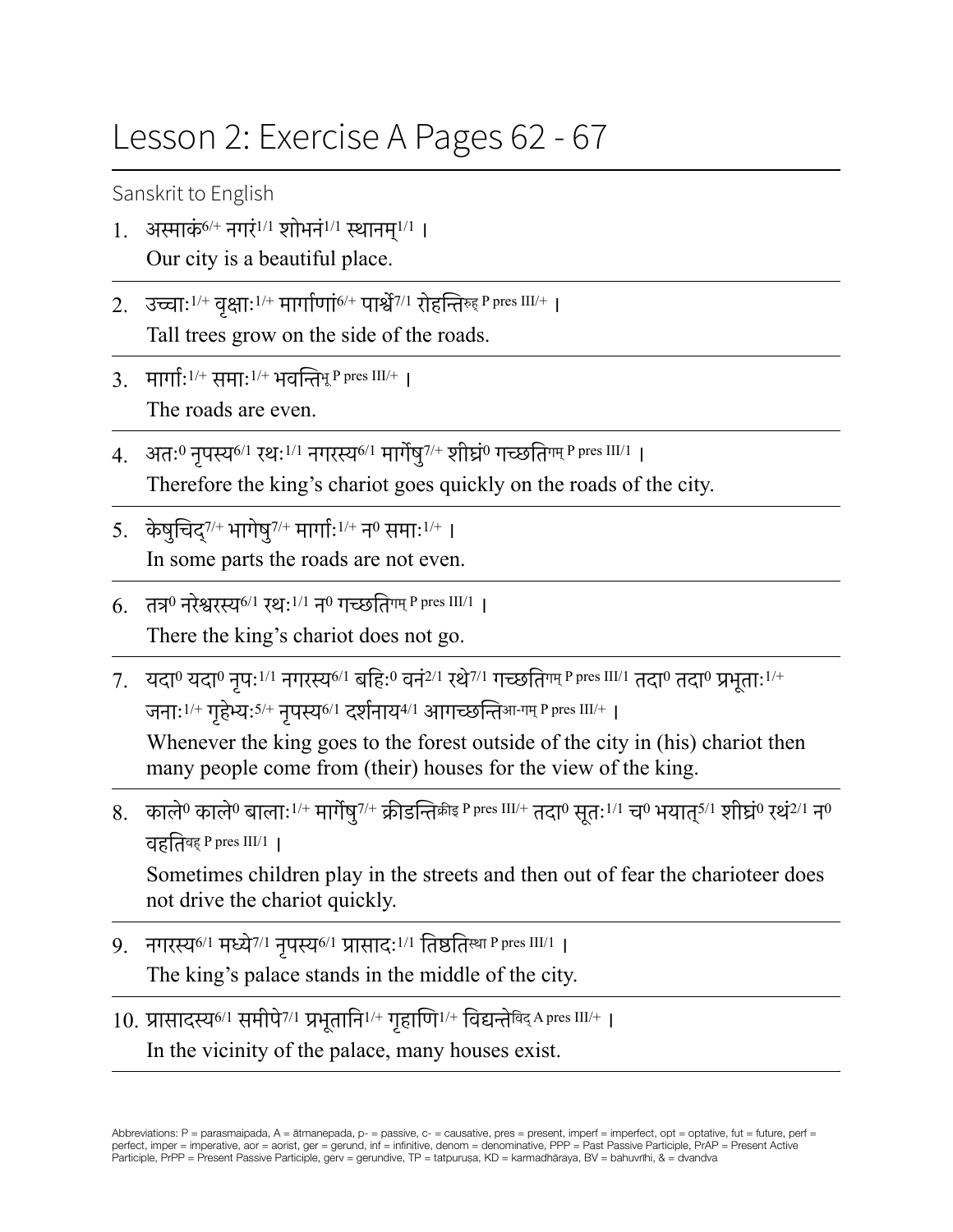- 11. गृहाणां<sup>6/+</sup> कानिचिद्<sup>1/+</sup> अल्पानि<sup>1/+</sup> भवन्तिभू <sup>p</sup> pres III/+ कानिचिद्<sup>1/+</sup> मध्यमानि<sup>1/+</sup> कानिचिद्<sup>1/+</sup> महानि $1/+$  । Of the houses, some are small, some medium, and some large.
- $12.$  अल्पेषु<sup>7/+</sup> गृहेषु<sup>7/+</sup> दरिद्रा:<sup>1/+</sup> जनाः<sup>1/+</sup> वसन्तिब्स् P pres III/+ महत्सु<sup>7/+</sup> गृहेषु<sup>7/+</sup> सधनाः<sup>1/+</sup> । In the small houses the poor people dwell, the rich in the large houses.
- 13. इतस्ततः<sup>0</sup> वृषभाः<sup>1/+</sup> विविधैः<sup>3/+</sup> फलैः<sup>3/+</sup> संपूर्णान्<sup>2/+</sup> शकटान्<sup>2/+</sup> मार्गेषु<sup>7/+</sup> वहन्तिवह् <sup>p</sup> pres III/+ । Here and there bulls draw carts filled with various fruits on the roads.
- $14.$  आदित्यस्य<sup>6/1</sup> तापेन<sup>3/1</sup> वृषभाः<sup>1/+</sup> शनैः<sup>0</sup> शनैः<sup>0</sup> एव<sup>0</sup> चलन्तिचल् P pres III/+ । Due to the heat of the sun the bulls move ever so slowly.

English to Sanskrit

- 1. यदा मालवदेशस्य नृपः नगरस्य मार्गेषु रथं वहति तदा जनाः माल्यैः युक्ताः तस्य दर्शनाय गृहेभ्यः आगच्छन्ति ।
- 2. रथेन जनानां मारणस्य भयात् सूतः शनैः शनैः एव रथं वहति ।